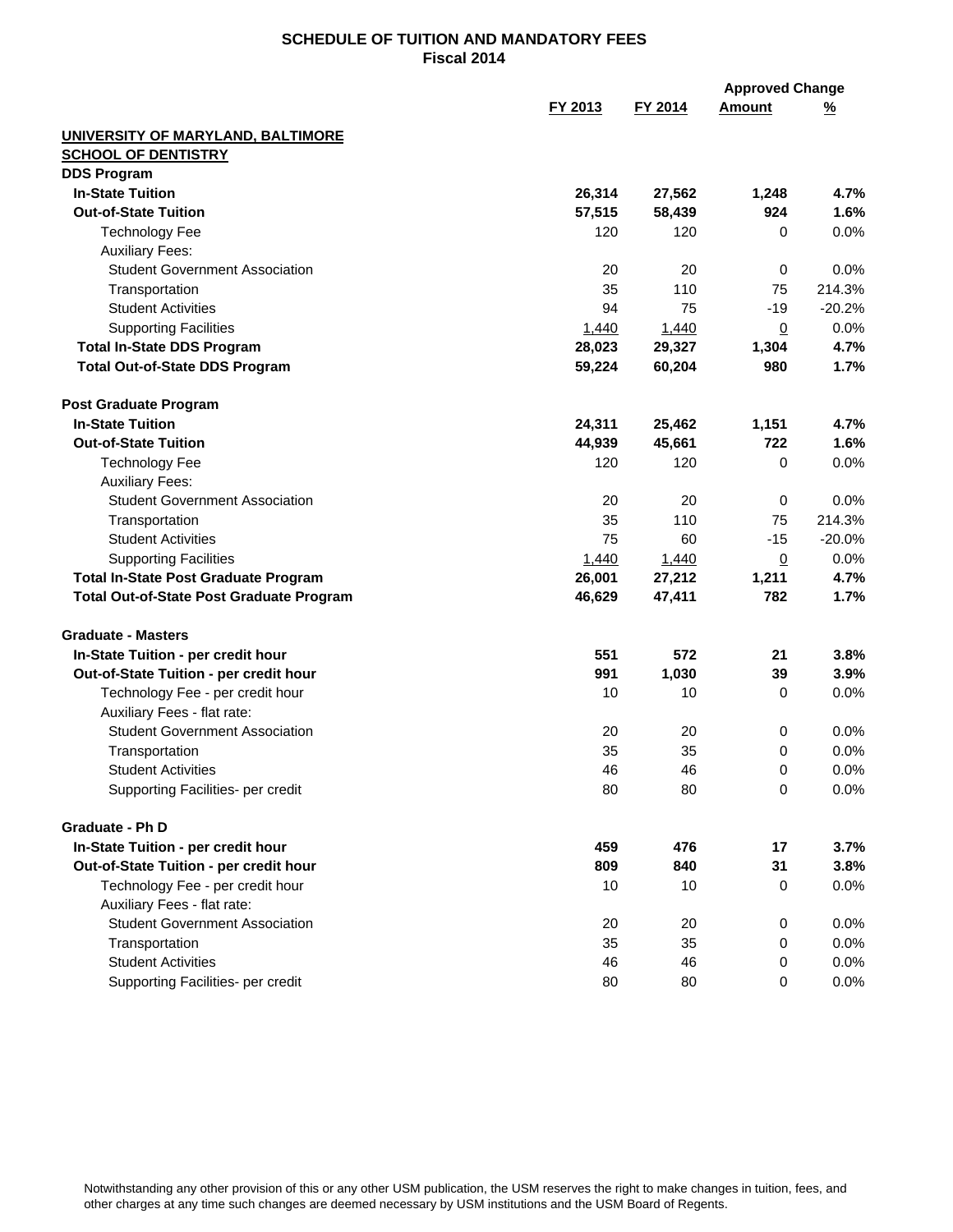|                                                                      |         |           | <b>Approved Change</b> |                |
|----------------------------------------------------------------------|---------|-----------|------------------------|----------------|
|                                                                      | FY 2013 | FY 2014   | Amount                 | <u>%</u>       |
| Dental Hygiene - Undergraduate                                       |         |           |                        |                |
| <b>In-State Tuition</b>                                              | 4,671   | 4,804     | 133                    | 2.8%           |
| <b>Out-of-State Tuition</b>                                          | 22,116  | 22,993    | 877                    | 4.0%           |
| <b>Technology Fee</b>                                                | 120     | 120       | 0                      | 0.0%           |
| <b>Auxiliary Fees:</b>                                               |         |           |                        |                |
| <b>Student Government Association</b>                                | 20      | 20        | 0                      | 0.0%           |
| Transportation                                                       | 35      | 110       | 75                     | 214.3%         |
| <b>Student Activities</b>                                            | 85      | 68        | $-17$                  | $-20.0%$       |
| <b>Supporting Facilities</b>                                         | 1,440   | 1,440     | 0                      | 0.0%           |
| <b>Total In-State Dental Hygiene</b>                                 | 6,371   | 6,562     | 191                    | 3.0%           |
| <b>Total Out-of-State Dental Hygiene</b>                             | 23,816  | 24,751    | 935                    | 3.9%           |
| Dental Hygiene - Undergraduate                                       |         |           |                        |                |
| In-State Tuition - per credit hour                                   | 329     | 338       | 9                      | 2.7%           |
| Out-of-State Tuition - per credit hour                               | 704     | 725       | 21                     | 3.0%           |
| Technology Fee - per credit hour                                     | 10      | 10        | 0                      | 0.0%           |
| Auxiliary Fees - flat rate:                                          |         |           |                        |                |
| <b>Student Government Association</b>                                | 20      | 20        | 0                      | 0.0%           |
| Transportation                                                       | 35      | 35        | $\Omega$               | 0.0%           |
| <b>Student Activities</b>                                            | 57      | 46        | $-11$                  | $-19.3%$       |
| Supporting Facilities- per credit                                    | 80      | 80        | $\mathbf 0$            | 0.0%           |
| <b>SCHOOL OF LAW</b>                                                 |         |           |                        |                |
| <b>Day Division</b>                                                  |         |           |                        |                |
| <b>In-State Tuition</b>                                              | 24,426  | 25,432    | 1,006                  | 4.1%           |
| <b>Out-of-State Tuition</b>                                          | 36,043  | 37,514    | 1,471                  | 4.1%           |
| Technology Fee - per credit hour                                     | 120     | 120       | 0                      | 0.0%           |
| Auxiliary Fees - flat rate:<br><b>Student Government Association</b> | 20      |           |                        |                |
| Transportation                                                       | 35      | 20<br>110 | 0<br>75                | 0.0%<br>214.3% |
| <b>Student Activities</b>                                            | 52      | 52        | 0                      | 0.0%           |
| <b>Supporting Facilities</b>                                         | 1,440   | 1,440     | 0                      | 0.0%           |
| <b>Total In-State Day Division</b>                                   | 26,093  | 27,174    | 1,081                  | 4.1%           |
| <b>Total Out-of-State Day Division</b>                               | 37,710  | 39,256    | 1,546                  | 4.1%           |
| <b>Evening Division</b>                                              |         |           |                        |                |
| <b>In-State Tuition</b>                                              | 18,304  | 19,062    | 758                    | 4.1%           |
| <b>Out-of-State Tuition</b>                                          | 27,017  | 28,123    | 1,106                  | 4.1%           |
| <b>Technology Fee</b>                                                | 120     | 120       | 0                      | 0.0%           |
| <b>Auxiliary Fees:</b>                                               |         |           |                        |                |
| <b>Student Government Association</b>                                | 20      | 20        | 0                      | 0.0%           |
| Transportation                                                       | 35      | 110       | 75                     | 214.3%         |
| <b>Student Activities</b>                                            | 39      | 39        | 0                      | 0.0%           |
| <b>Supporting Facilities</b>                                         | 1,440   | 1,440     | 0                      | 0.0%           |
| <b>Total In-State Evening Division</b>                               | 19,958  | 20,791    | 833                    | 4.2%           |
| <b>Total Out-of-State Evening Division</b>                           | 28,671  | 29,852    | 1,181                  | 4.1%           |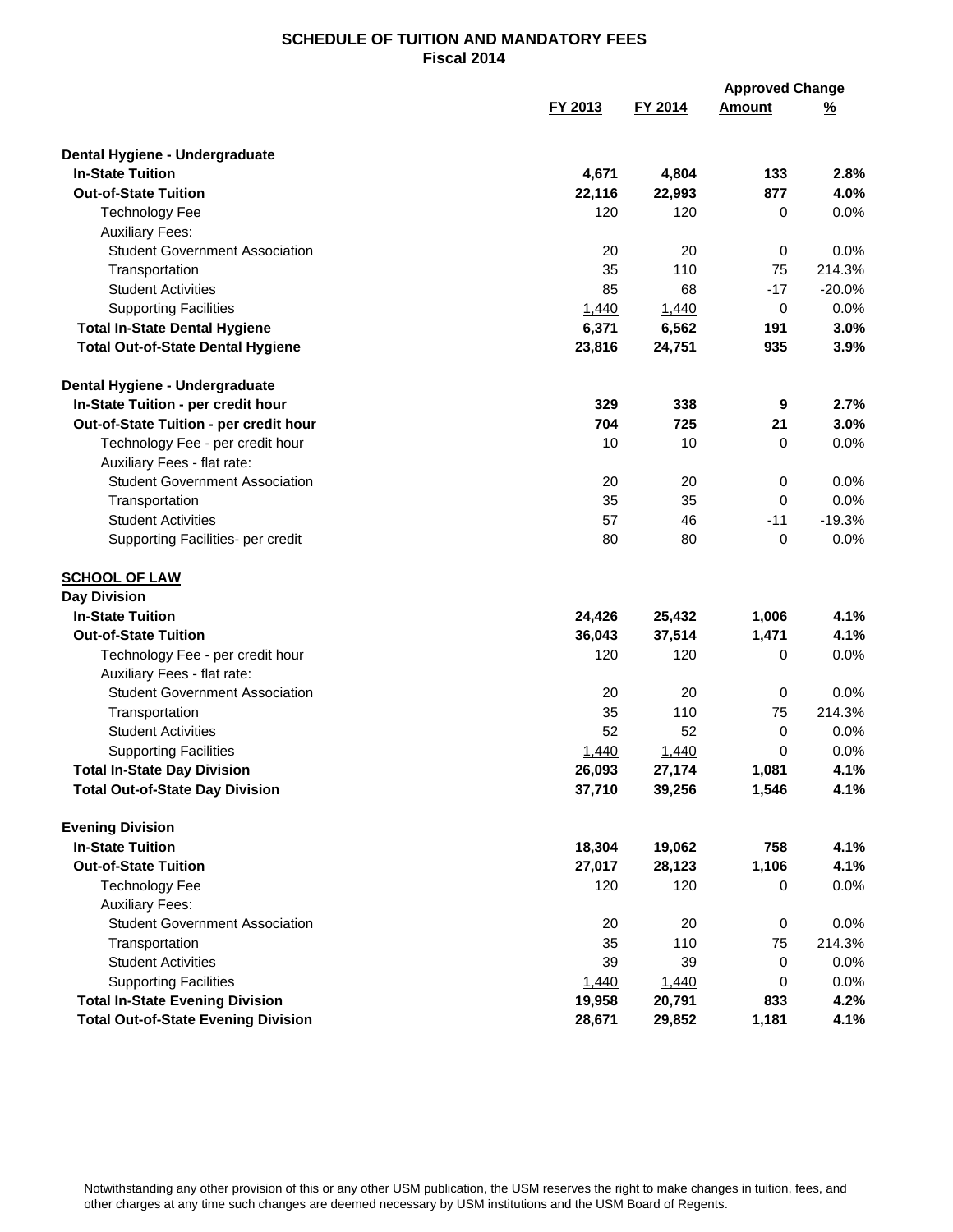|                                        |         |         | <b>Approved Change</b> |          |
|----------------------------------------|---------|---------|------------------------|----------|
|                                        | FY 2013 | FY 2014 | <b>Amount</b>          | <u>%</u> |
| Day & Evening Division                 |         |         |                        |          |
| In-State Tuition - per credit hour     | 769     | 1,099   | 330                    | 42.9%    |
| Out-of-State Tuition - per credit hour | 1,259   | 1,603   | 344                    | 27.3%    |
| Technology Fee - per credit hour       | 10      | 10      | 0                      | 0.0%     |
| Auxiliary Fees - flat rate:            |         |         |                        |          |
| <b>Student Government Association</b>  | 20      | 20      | 0                      | 0.0%     |
| Transportation                         | 35      | 35      | 0                      | 0.0%     |
| Student Activities - Day               | 52      | 52      | 0                      | 0.0%     |
| <b>Student Activities - Evening</b>    | 39      | 39      | 0                      | 0.0%     |
| Supporting Facilities- per credit      | 80      | 80      | 0                      | 0.0%     |
| <b>SCHOOL OF MEDICINE</b>              |         |         |                        |          |
| M.D. Program                           |         |         |                        |          |
| <b>In-State Tuition</b>                | 28,187  | 29,584  | 1,397                  | 5.0%     |
| <b>Out-of-State Tuition</b>            | 51,836  | 54,415  | 2,579                  | 5.0%     |
| <b>Technology Fee</b>                  | 120     | 120     | 0                      | 0.0%     |
| <b>Auxiliary Fees:</b>                 |         |         |                        |          |
| <b>Student Government Association</b>  | 20      | 20      | 0                      | 0.0%     |
| Transportation                         | 35      | 110     | 75                     | 214.3%   |
| <b>Student Activities</b>              | 81      | 81      | $\mathbf 0$            | 0.0%     |
| <b>Supporting Facilities</b>           | 1,440   | 1,440   | 0                      | 0.0%     |
| <b>Total In-State MD Program</b>       | 29,883  | 31,355  | 1,472                  | 4.9%     |
| <b>Total Out-of-State MD Program</b>   | 53,532  | 56,186  | 2,654                  | 5.0%     |
| <b>Medicine Graduate - Masters</b>     |         |         |                        |          |
| In-State Tuition - per credit hour     | 551     | 572     | 21                     | 3.8%     |
| Out-of-State Tuition - per credit hour | 991     | 1,030   | 39                     | 3.9%     |
| Technology Fee - per credit hour       | 10      | 10      | 0                      | 0.0%     |
| Auxiliary Fees - flat rate:            |         |         |                        |          |
| <b>Student Government Association</b>  | 20      | 20      | 0                      | 0.0%     |
| Transportation                         | 35      | 35      | 0                      | 0.0%     |
| <b>Student Activities</b>              | 46      | 46      | 0                      | 0.0%     |
| Supporting Facilities- per credit      | 80      | 80      | 0                      | 0.0%     |
| Graduate - Ph D                        |         |         |                        |          |
| In-State Tuition - per credit hour     | 459     | 476     | 17                     | 3.7%     |
| Out-of-State Tuition - per credit hour | 809     | 840     | 31                     | 3.8%     |
| Technology Fee - per credit hour       | 10      | 10      | 0                      | 0.0%     |
| Auxiliary Fees - flat rate:            |         |         |                        |          |
| <b>Student Government Association</b>  | 20      | 20      | $\mathbf 0$            | 0.0%     |
| Transportation                         | 35      | 35      | $\mathbf 0$            | 0.0%     |
| <b>Student Activities</b>              | 46      | 46      | 0                      | 0.0%     |
| Supporting Facilities- per credit      | 80      | 80      | 0                      | 0.0%     |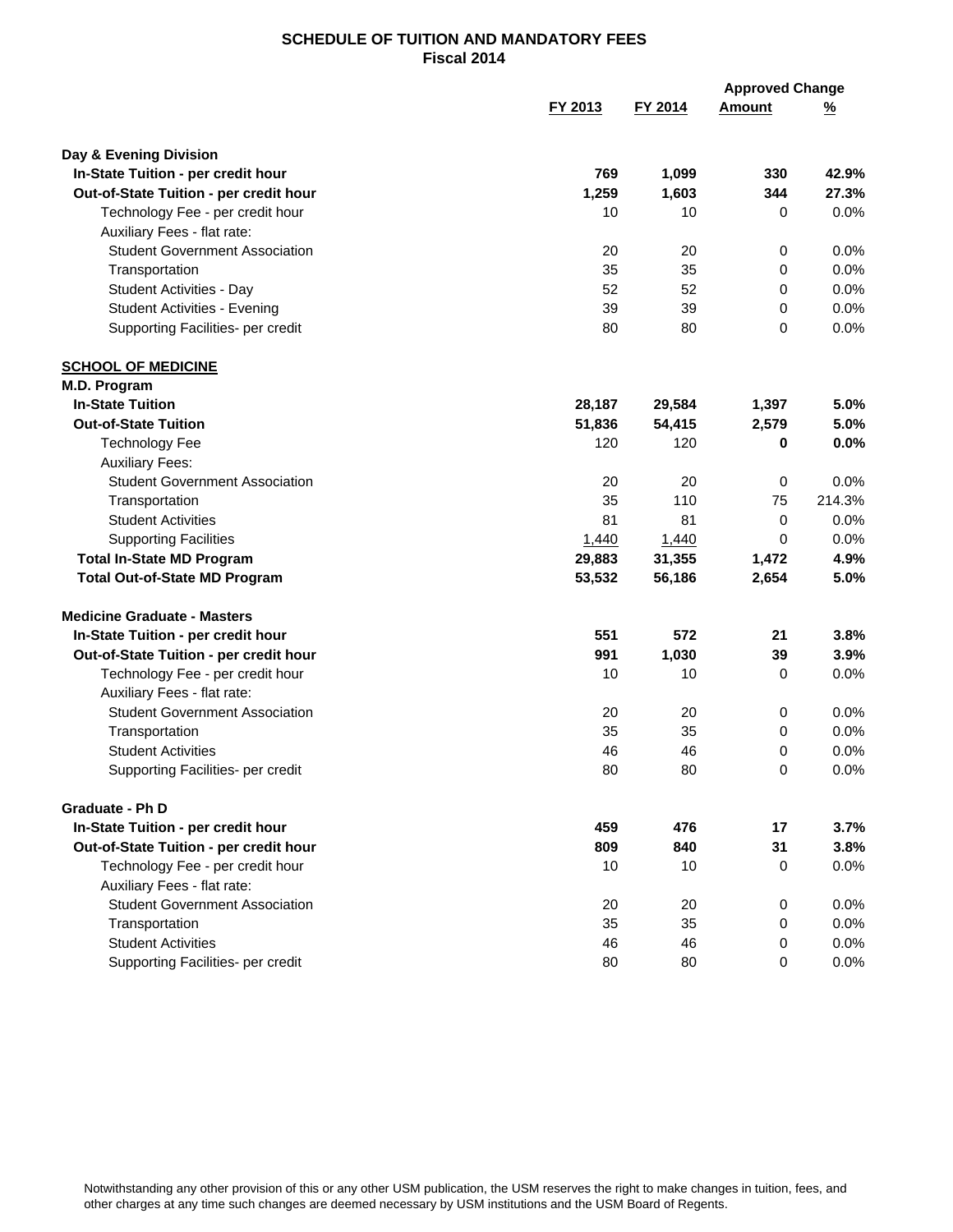|                                                             |         |         | <b>Approved Change</b> |               |
|-------------------------------------------------------------|---------|---------|------------------------|---------------|
|                                                             | FY 2013 | FY 2014 | <b>Amount</b>          | $\frac{9}{6}$ |
| <b>Master's Genetic Counseling</b>                          |         |         |                        |               |
| <b>In-State Tuition</b>                                     | 14,317  | 14,882  | 565                    | 3.9%          |
| <b>Out-of-State Tuition</b>                                 | 23,747  | 24,689  | 942                    | 4.0%          |
| <b>Technology Fee</b>                                       | 120     | 120     | 0                      | 0.0%          |
| Auxiliary Fees - flat rate:                                 |         |         |                        |               |
| <b>Student Government Association</b>                       | 20      | 20      | 0                      | 0.0%          |
| Transportation                                              | 35      | 110     | 75                     | 214.3%        |
| <b>Student Activities</b>                                   | 57      | 57      | 0                      | 0.0%          |
| <b>Supporting Facilities</b>                                | 1,440   | 1,440   | 0                      | 0.0%          |
| <b>Total In-State Genetic Counseling</b>                    | 15,989  | 16,629  | 640                    | 4.0%          |
| <b>Total Out-of-State Genetic Counseling</b>                | 25,419  | 26,436  | 1,017                  | 4.0%          |
| Medical & Research Technology - Undergraduate               |         |         |                        |               |
| <b>In-State Tuition</b>                                     | 6,822   | 7,002   | 180                    | 2.6%          |
| <b>Out-of-State Tuition</b>                                 | 19,440  | 20,210  | 770                    | 4.0%          |
| <b>Technology Fee</b>                                       | 120     | 120     | 0                      | 0.0%          |
| <b>Auxiliary Fees:</b>                                      |         |         |                        |               |
| <b>Student Government Association</b>                       | 20      | 20      | 0                      | 0.0%          |
| Transportation                                              | 35      | 110     | 75                     | 214.3%        |
| <b>Student Activities</b>                                   | 50      | 50      | $\mathbf 0$            | 0.0%          |
| <b>Supporting Facilities</b>                                | 1,440   | 1,440   | 0                      | 0.0%          |
| <b>Total In-State Medical &amp; Research Technology</b>     | 8,487   | 8,742   | 255                    | 3.0%          |
| <b>Total Out-of-State Medical &amp; Research Technology</b> | 21,105  | 21,950  | 845                    | 4.0%          |
| Medical & Research Technology - Post Baccalaureate          |         |         |                        |               |
| <b>In-State Tuition</b>                                     | 10,805  | 11,332  | 527                    | 4.9%          |
| <b>Out-of-State Tuition</b>                                 | 22,202  | 23,299  | 1,097                  | 4.9%          |
| <b>Technology Fee</b>                                       | 120     | 120     | 0                      | 0.0%          |
| <b>Auxiliary Fees:</b>                                      |         |         |                        |               |
| <b>Student Government Association</b>                       | 20      | 20      | 0                      | 0.0%          |
| Transportation                                              | 35      | 110     | 75                     | 214.3%        |
| <b>Student Activities</b>                                   | 50      | 50      | 0                      | 0.0%          |
| <b>Supporting Facilities</b>                                | 1,440   | 1,440   | 0                      | 0.0%          |
| <b>Total In-State Medical &amp; Research Technology</b>     | 12,470  | 13,072  | 602                    | 4.8%          |
| <b>Total Out-of-State Medical &amp; Research Technology</b> | 23,867  | 25,039  | 1,172                  | 4.9%          |
| Medical Research Technology - Undergraduate                 |         |         |                        |               |
| In-State Tuition - per credit hour                          | 328     | 338     | 10                     | 3.0%          |
| Out-of-State Tuition - per credit hour                      | 697     | 725     | 28                     | 4.0%          |
| Technology Fee - per credit hour                            | 10      | 10      | 0                      | $0.0\%$       |
| Auxiliary Fees - flat rate:                                 |         |         |                        |               |
| <b>Student Government Association</b>                       | 20      | 20      | 0                      | 0.0%          |
| Transportation                                              | 35      | 35      | 0                      | 0.0%          |
| <b>Student Activities</b>                                   | 50      | 50      | 0                      | 0.0%          |
| Supporting Facilities- per credit                           | 80      | 80      | 0                      | 0.0%          |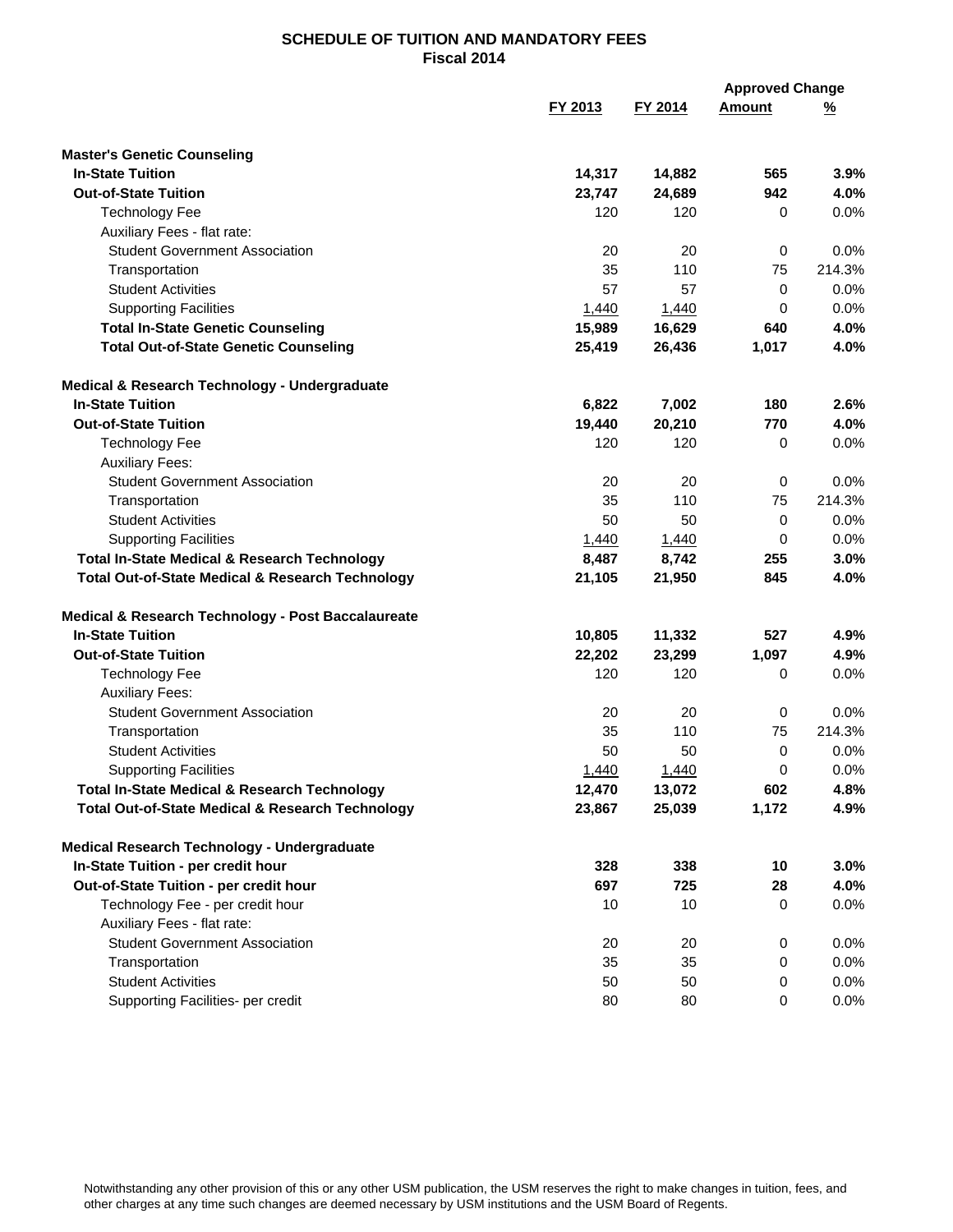| FY 2013<br>FY 2014<br><b>Amount</b><br>$\frac{9}{6}$<br>Medical & Research Technology - Graduate<br>554<br>580<br>4.7%<br>In-State Tuition - per credit hour<br>26<br>977<br>1,025<br>48<br>4.9%<br>Out-of-State Tuition - per credit hour<br>10<br>10<br>0.0%<br>Technology Fee - per credit hour<br>0<br>Auxiliary Fees - flat rate:<br><b>Student Government Association</b><br>0.0%<br>20<br>20<br>0<br>35<br>35<br>0.0%<br>Transportation<br>0<br><b>Student Activities</b><br>50<br>50<br>0.0%<br>0<br>80<br>80<br>0.0%<br>Supporting Facilities- per credit<br>0<br><b>Physical Therapy - Doctorate (All PT Students)</b><br>498<br>517<br>19<br>3.8%<br>In-State Tuition - per credit hour<br>Out-of-State Tuition - per credit hour<br>865<br>899<br>34<br>3.9%<br>Technology Fee - per credit hour<br>10<br>10<br>0.0%<br>0<br>Auxiliary Fees - flat rate:<br><b>Student Government Association</b><br>20<br>20<br>0.0%<br>0<br>0.0%<br>35<br>35<br>Transportation<br>0<br><b>Student Activities</b><br>0.0%<br>50<br>50<br>0<br>Supporting Facilities- per credit<br>80<br>$\Omega$<br>0.0%<br>80<br><b>SCHOOL OF PUBLIC HEALTH</b><br><b>Master's in Public Health</b><br>671<br>In-State Tuition - per credit hour<br>646<br>25<br>3.9%<br>Current student Out-of-State Tuition - per credit hour<br>994<br>1,033<br>39<br>3.9%<br>N/A<br>New Student Out-of-State Tuition - per credit hour<br>N/A<br>1,188<br>N/A<br>10<br>0.0%<br>Technology Fee - per credit hour<br>10<br>0<br>Auxiliary Fees - flat rate:<br><b>Student Government Association</b><br>0.0%<br>20<br>20<br>0<br>35<br>35<br>0.0%<br>Transportation<br>0<br><b>Student Activities</b><br>46<br>46<br>0.0%<br>0<br>80<br>80<br>0<br>0.0%<br>Supporting Facilities- per credit<br><b>SCHOOL OF NURSING</b><br>Undergraduate<br><b>In-State Tuition</b><br>7,498<br>7,698<br>200<br>2.7%<br><b>Out-of-State Tuition</b><br>27,012<br>28,071<br>1,059<br>3.9%<br><b>Technology Fee</b><br>120<br>120<br>0.0%<br>0<br><b>Auxiliary Fees</b><br><b>Student Government Association</b><br>20<br>20<br>0<br>0.0%<br>110<br>Transportation<br>35<br>75<br>214.3%<br><b>Student Activities</b><br>60<br>60<br>0.0%<br>0<br><b>Supporting Facilities</b><br>0.0%<br>1,440<br>1,440<br>0<br><b>Total In-State School of Nursing</b><br>9,173<br>9,448<br>275<br>3.0%<br><b>Total Out-of-State School of Nursing</b><br>28,687<br>29,821<br>1,134<br>4.0% |  | <b>Approved Change</b> |  |
|-------------------------------------------------------------------------------------------------------------------------------------------------------------------------------------------------------------------------------------------------------------------------------------------------------------------------------------------------------------------------------------------------------------------------------------------------------------------------------------------------------------------------------------------------------------------------------------------------------------------------------------------------------------------------------------------------------------------------------------------------------------------------------------------------------------------------------------------------------------------------------------------------------------------------------------------------------------------------------------------------------------------------------------------------------------------------------------------------------------------------------------------------------------------------------------------------------------------------------------------------------------------------------------------------------------------------------------------------------------------------------------------------------------------------------------------------------------------------------------------------------------------------------------------------------------------------------------------------------------------------------------------------------------------------------------------------------------------------------------------------------------------------------------------------------------------------------------------------------------------------------------------------------------------------------------------------------------------------------------------------------------------------------------------------------------------------------------------------------------------------------------------------------------------------------------------------------------------------------------------------------------------------------------------------------------------------------------------------------------------------------------------------------------------------------|--|------------------------|--|
|                                                                                                                                                                                                                                                                                                                                                                                                                                                                                                                                                                                                                                                                                                                                                                                                                                                                                                                                                                                                                                                                                                                                                                                                                                                                                                                                                                                                                                                                                                                                                                                                                                                                                                                                                                                                                                                                                                                                                                                                                                                                                                                                                                                                                                                                                                                                                                                                                               |  |                        |  |
|                                                                                                                                                                                                                                                                                                                                                                                                                                                                                                                                                                                                                                                                                                                                                                                                                                                                                                                                                                                                                                                                                                                                                                                                                                                                                                                                                                                                                                                                                                                                                                                                                                                                                                                                                                                                                                                                                                                                                                                                                                                                                                                                                                                                                                                                                                                                                                                                                               |  |                        |  |
|                                                                                                                                                                                                                                                                                                                                                                                                                                                                                                                                                                                                                                                                                                                                                                                                                                                                                                                                                                                                                                                                                                                                                                                                                                                                                                                                                                                                                                                                                                                                                                                                                                                                                                                                                                                                                                                                                                                                                                                                                                                                                                                                                                                                                                                                                                                                                                                                                               |  |                        |  |
|                                                                                                                                                                                                                                                                                                                                                                                                                                                                                                                                                                                                                                                                                                                                                                                                                                                                                                                                                                                                                                                                                                                                                                                                                                                                                                                                                                                                                                                                                                                                                                                                                                                                                                                                                                                                                                                                                                                                                                                                                                                                                                                                                                                                                                                                                                                                                                                                                               |  |                        |  |
|                                                                                                                                                                                                                                                                                                                                                                                                                                                                                                                                                                                                                                                                                                                                                                                                                                                                                                                                                                                                                                                                                                                                                                                                                                                                                                                                                                                                                                                                                                                                                                                                                                                                                                                                                                                                                                                                                                                                                                                                                                                                                                                                                                                                                                                                                                                                                                                                                               |  |                        |  |
|                                                                                                                                                                                                                                                                                                                                                                                                                                                                                                                                                                                                                                                                                                                                                                                                                                                                                                                                                                                                                                                                                                                                                                                                                                                                                                                                                                                                                                                                                                                                                                                                                                                                                                                                                                                                                                                                                                                                                                                                                                                                                                                                                                                                                                                                                                                                                                                                                               |  |                        |  |
|                                                                                                                                                                                                                                                                                                                                                                                                                                                                                                                                                                                                                                                                                                                                                                                                                                                                                                                                                                                                                                                                                                                                                                                                                                                                                                                                                                                                                                                                                                                                                                                                                                                                                                                                                                                                                                                                                                                                                                                                                                                                                                                                                                                                                                                                                                                                                                                                                               |  |                        |  |
|                                                                                                                                                                                                                                                                                                                                                                                                                                                                                                                                                                                                                                                                                                                                                                                                                                                                                                                                                                                                                                                                                                                                                                                                                                                                                                                                                                                                                                                                                                                                                                                                                                                                                                                                                                                                                                                                                                                                                                                                                                                                                                                                                                                                                                                                                                                                                                                                                               |  |                        |  |
|                                                                                                                                                                                                                                                                                                                                                                                                                                                                                                                                                                                                                                                                                                                                                                                                                                                                                                                                                                                                                                                                                                                                                                                                                                                                                                                                                                                                                                                                                                                                                                                                                                                                                                                                                                                                                                                                                                                                                                                                                                                                                                                                                                                                                                                                                                                                                                                                                               |  |                        |  |
|                                                                                                                                                                                                                                                                                                                                                                                                                                                                                                                                                                                                                                                                                                                                                                                                                                                                                                                                                                                                                                                                                                                                                                                                                                                                                                                                                                                                                                                                                                                                                                                                                                                                                                                                                                                                                                                                                                                                                                                                                                                                                                                                                                                                                                                                                                                                                                                                                               |  |                        |  |
|                                                                                                                                                                                                                                                                                                                                                                                                                                                                                                                                                                                                                                                                                                                                                                                                                                                                                                                                                                                                                                                                                                                                                                                                                                                                                                                                                                                                                                                                                                                                                                                                                                                                                                                                                                                                                                                                                                                                                                                                                                                                                                                                                                                                                                                                                                                                                                                                                               |  |                        |  |
|                                                                                                                                                                                                                                                                                                                                                                                                                                                                                                                                                                                                                                                                                                                                                                                                                                                                                                                                                                                                                                                                                                                                                                                                                                                                                                                                                                                                                                                                                                                                                                                                                                                                                                                                                                                                                                                                                                                                                                                                                                                                                                                                                                                                                                                                                                                                                                                                                               |  |                        |  |
|                                                                                                                                                                                                                                                                                                                                                                                                                                                                                                                                                                                                                                                                                                                                                                                                                                                                                                                                                                                                                                                                                                                                                                                                                                                                                                                                                                                                                                                                                                                                                                                                                                                                                                                                                                                                                                                                                                                                                                                                                                                                                                                                                                                                                                                                                                                                                                                                                               |  |                        |  |
|                                                                                                                                                                                                                                                                                                                                                                                                                                                                                                                                                                                                                                                                                                                                                                                                                                                                                                                                                                                                                                                                                                                                                                                                                                                                                                                                                                                                                                                                                                                                                                                                                                                                                                                                                                                                                                                                                                                                                                                                                                                                                                                                                                                                                                                                                                                                                                                                                               |  |                        |  |
|                                                                                                                                                                                                                                                                                                                                                                                                                                                                                                                                                                                                                                                                                                                                                                                                                                                                                                                                                                                                                                                                                                                                                                                                                                                                                                                                                                                                                                                                                                                                                                                                                                                                                                                                                                                                                                                                                                                                                                                                                                                                                                                                                                                                                                                                                                                                                                                                                               |  |                        |  |
|                                                                                                                                                                                                                                                                                                                                                                                                                                                                                                                                                                                                                                                                                                                                                                                                                                                                                                                                                                                                                                                                                                                                                                                                                                                                                                                                                                                                                                                                                                                                                                                                                                                                                                                                                                                                                                                                                                                                                                                                                                                                                                                                                                                                                                                                                                                                                                                                                               |  |                        |  |
|                                                                                                                                                                                                                                                                                                                                                                                                                                                                                                                                                                                                                                                                                                                                                                                                                                                                                                                                                                                                                                                                                                                                                                                                                                                                                                                                                                                                                                                                                                                                                                                                                                                                                                                                                                                                                                                                                                                                                                                                                                                                                                                                                                                                                                                                                                                                                                                                                               |  |                        |  |
|                                                                                                                                                                                                                                                                                                                                                                                                                                                                                                                                                                                                                                                                                                                                                                                                                                                                                                                                                                                                                                                                                                                                                                                                                                                                                                                                                                                                                                                                                                                                                                                                                                                                                                                                                                                                                                                                                                                                                                                                                                                                                                                                                                                                                                                                                                                                                                                                                               |  |                        |  |
|                                                                                                                                                                                                                                                                                                                                                                                                                                                                                                                                                                                                                                                                                                                                                                                                                                                                                                                                                                                                                                                                                                                                                                                                                                                                                                                                                                                                                                                                                                                                                                                                                                                                                                                                                                                                                                                                                                                                                                                                                                                                                                                                                                                                                                                                                                                                                                                                                               |  |                        |  |
|                                                                                                                                                                                                                                                                                                                                                                                                                                                                                                                                                                                                                                                                                                                                                                                                                                                                                                                                                                                                                                                                                                                                                                                                                                                                                                                                                                                                                                                                                                                                                                                                                                                                                                                                                                                                                                                                                                                                                                                                                                                                                                                                                                                                                                                                                                                                                                                                                               |  |                        |  |
|                                                                                                                                                                                                                                                                                                                                                                                                                                                                                                                                                                                                                                                                                                                                                                                                                                                                                                                                                                                                                                                                                                                                                                                                                                                                                                                                                                                                                                                                                                                                                                                                                                                                                                                                                                                                                                                                                                                                                                                                                                                                                                                                                                                                                                                                                                                                                                                                                               |  |                        |  |
|                                                                                                                                                                                                                                                                                                                                                                                                                                                                                                                                                                                                                                                                                                                                                                                                                                                                                                                                                                                                                                                                                                                                                                                                                                                                                                                                                                                                                                                                                                                                                                                                                                                                                                                                                                                                                                                                                                                                                                                                                                                                                                                                                                                                                                                                                                                                                                                                                               |  |                        |  |
|                                                                                                                                                                                                                                                                                                                                                                                                                                                                                                                                                                                                                                                                                                                                                                                                                                                                                                                                                                                                                                                                                                                                                                                                                                                                                                                                                                                                                                                                                                                                                                                                                                                                                                                                                                                                                                                                                                                                                                                                                                                                                                                                                                                                                                                                                                                                                                                                                               |  |                        |  |
|                                                                                                                                                                                                                                                                                                                                                                                                                                                                                                                                                                                                                                                                                                                                                                                                                                                                                                                                                                                                                                                                                                                                                                                                                                                                                                                                                                                                                                                                                                                                                                                                                                                                                                                                                                                                                                                                                                                                                                                                                                                                                                                                                                                                                                                                                                                                                                                                                               |  |                        |  |
|                                                                                                                                                                                                                                                                                                                                                                                                                                                                                                                                                                                                                                                                                                                                                                                                                                                                                                                                                                                                                                                                                                                                                                                                                                                                                                                                                                                                                                                                                                                                                                                                                                                                                                                                                                                                                                                                                                                                                                                                                                                                                                                                                                                                                                                                                                                                                                                                                               |  |                        |  |
|                                                                                                                                                                                                                                                                                                                                                                                                                                                                                                                                                                                                                                                                                                                                                                                                                                                                                                                                                                                                                                                                                                                                                                                                                                                                                                                                                                                                                                                                                                                                                                                                                                                                                                                                                                                                                                                                                                                                                                                                                                                                                                                                                                                                                                                                                                                                                                                                                               |  |                        |  |
|                                                                                                                                                                                                                                                                                                                                                                                                                                                                                                                                                                                                                                                                                                                                                                                                                                                                                                                                                                                                                                                                                                                                                                                                                                                                                                                                                                                                                                                                                                                                                                                                                                                                                                                                                                                                                                                                                                                                                                                                                                                                                                                                                                                                                                                                                                                                                                                                                               |  |                        |  |
|                                                                                                                                                                                                                                                                                                                                                                                                                                                                                                                                                                                                                                                                                                                                                                                                                                                                                                                                                                                                                                                                                                                                                                                                                                                                                                                                                                                                                                                                                                                                                                                                                                                                                                                                                                                                                                                                                                                                                                                                                                                                                                                                                                                                                                                                                                                                                                                                                               |  |                        |  |
|                                                                                                                                                                                                                                                                                                                                                                                                                                                                                                                                                                                                                                                                                                                                                                                                                                                                                                                                                                                                                                                                                                                                                                                                                                                                                                                                                                                                                                                                                                                                                                                                                                                                                                                                                                                                                                                                                                                                                                                                                                                                                                                                                                                                                                                                                                                                                                                                                               |  |                        |  |
|                                                                                                                                                                                                                                                                                                                                                                                                                                                                                                                                                                                                                                                                                                                                                                                                                                                                                                                                                                                                                                                                                                                                                                                                                                                                                                                                                                                                                                                                                                                                                                                                                                                                                                                                                                                                                                                                                                                                                                                                                                                                                                                                                                                                                                                                                                                                                                                                                               |  |                        |  |
|                                                                                                                                                                                                                                                                                                                                                                                                                                                                                                                                                                                                                                                                                                                                                                                                                                                                                                                                                                                                                                                                                                                                                                                                                                                                                                                                                                                                                                                                                                                                                                                                                                                                                                                                                                                                                                                                                                                                                                                                                                                                                                                                                                                                                                                                                                                                                                                                                               |  |                        |  |
|                                                                                                                                                                                                                                                                                                                                                                                                                                                                                                                                                                                                                                                                                                                                                                                                                                                                                                                                                                                                                                                                                                                                                                                                                                                                                                                                                                                                                                                                                                                                                                                                                                                                                                                                                                                                                                                                                                                                                                                                                                                                                                                                                                                                                                                                                                                                                                                                                               |  |                        |  |
|                                                                                                                                                                                                                                                                                                                                                                                                                                                                                                                                                                                                                                                                                                                                                                                                                                                                                                                                                                                                                                                                                                                                                                                                                                                                                                                                                                                                                                                                                                                                                                                                                                                                                                                                                                                                                                                                                                                                                                                                                                                                                                                                                                                                                                                                                                                                                                                                                               |  |                        |  |
|                                                                                                                                                                                                                                                                                                                                                                                                                                                                                                                                                                                                                                                                                                                                                                                                                                                                                                                                                                                                                                                                                                                                                                                                                                                                                                                                                                                                                                                                                                                                                                                                                                                                                                                                                                                                                                                                                                                                                                                                                                                                                                                                                                                                                                                                                                                                                                                                                               |  |                        |  |
|                                                                                                                                                                                                                                                                                                                                                                                                                                                                                                                                                                                                                                                                                                                                                                                                                                                                                                                                                                                                                                                                                                                                                                                                                                                                                                                                                                                                                                                                                                                                                                                                                                                                                                                                                                                                                                                                                                                                                                                                                                                                                                                                                                                                                                                                                                                                                                                                                               |  |                        |  |
|                                                                                                                                                                                                                                                                                                                                                                                                                                                                                                                                                                                                                                                                                                                                                                                                                                                                                                                                                                                                                                                                                                                                                                                                                                                                                                                                                                                                                                                                                                                                                                                                                                                                                                                                                                                                                                                                                                                                                                                                                                                                                                                                                                                                                                                                                                                                                                                                                               |  |                        |  |
|                                                                                                                                                                                                                                                                                                                                                                                                                                                                                                                                                                                                                                                                                                                                                                                                                                                                                                                                                                                                                                                                                                                                                                                                                                                                                                                                                                                                                                                                                                                                                                                                                                                                                                                                                                                                                                                                                                                                                                                                                                                                                                                                                                                                                                                                                                                                                                                                                               |  |                        |  |
|                                                                                                                                                                                                                                                                                                                                                                                                                                                                                                                                                                                                                                                                                                                                                                                                                                                                                                                                                                                                                                                                                                                                                                                                                                                                                                                                                                                                                                                                                                                                                                                                                                                                                                                                                                                                                                                                                                                                                                                                                                                                                                                                                                                                                                                                                                                                                                                                                               |  |                        |  |
|                                                                                                                                                                                                                                                                                                                                                                                                                                                                                                                                                                                                                                                                                                                                                                                                                                                                                                                                                                                                                                                                                                                                                                                                                                                                                                                                                                                                                                                                                                                                                                                                                                                                                                                                                                                                                                                                                                                                                                                                                                                                                                                                                                                                                                                                                                                                                                                                                               |  |                        |  |
|                                                                                                                                                                                                                                                                                                                                                                                                                                                                                                                                                                                                                                                                                                                                                                                                                                                                                                                                                                                                                                                                                                                                                                                                                                                                                                                                                                                                                                                                                                                                                                                                                                                                                                                                                                                                                                                                                                                                                                                                                                                                                                                                                                                                                                                                                                                                                                                                                               |  |                        |  |
|                                                                                                                                                                                                                                                                                                                                                                                                                                                                                                                                                                                                                                                                                                                                                                                                                                                                                                                                                                                                                                                                                                                                                                                                                                                                                                                                                                                                                                                                                                                                                                                                                                                                                                                                                                                                                                                                                                                                                                                                                                                                                                                                                                                                                                                                                                                                                                                                                               |  |                        |  |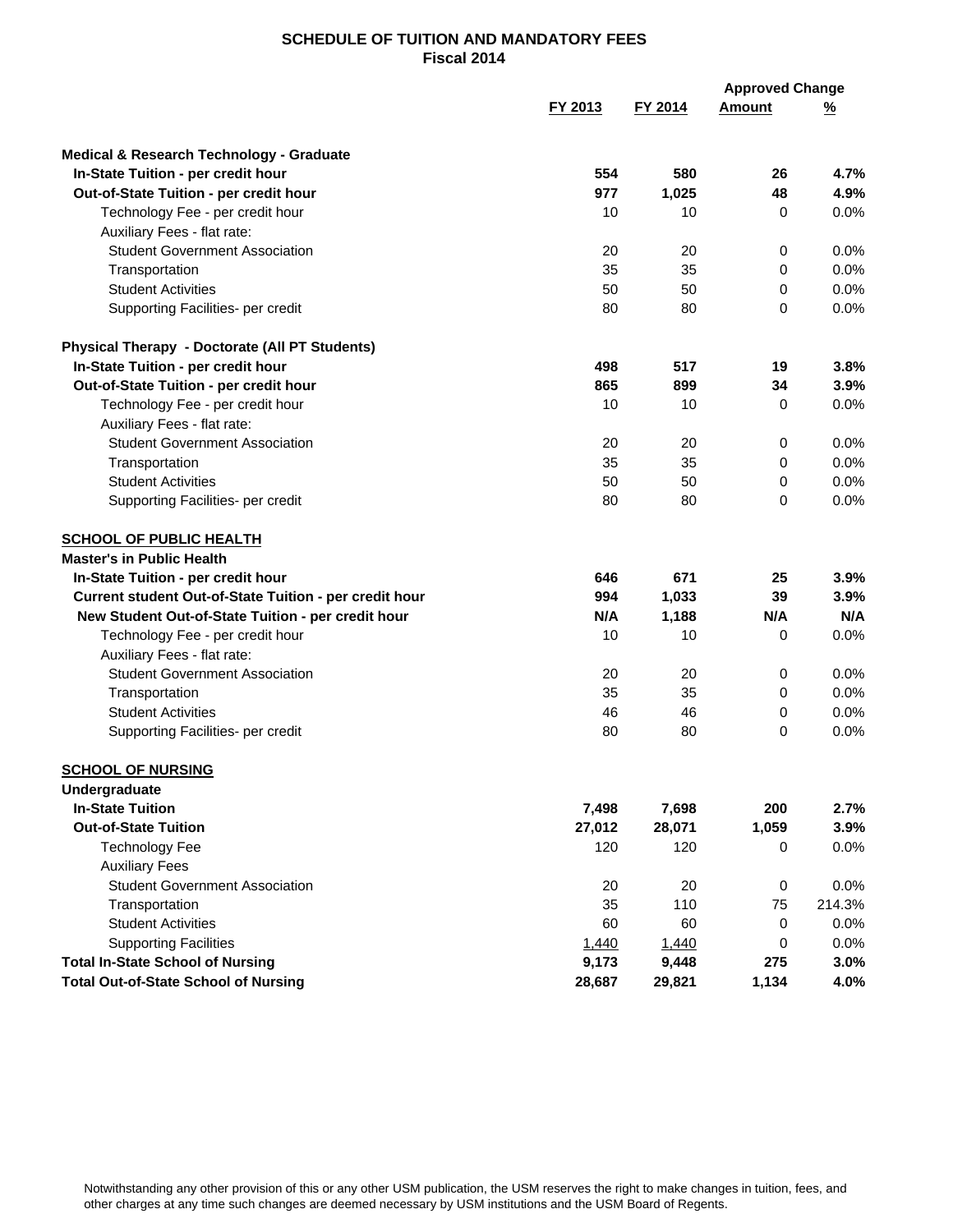|                                                                 |         |         | <b>Approved Change</b> |          |
|-----------------------------------------------------------------|---------|---------|------------------------|----------|
|                                                                 | FY 2013 | FY 2014 | <b>Amount</b>          | <u>%</u> |
| Undergraduate                                                   |         |         |                        |          |
| In-State Tuition - per credit hour                              | 328     | 338     | 10                     | 3.0%     |
| Out-of-State Tuition - per credit hour                          | 697     | 725     | 28                     | 4.0%     |
| Technology Fee - per credit hour                                | 10      | 10      | $\mathbf 0$            | 0.0%     |
| Auxiliary Fees - flat rate:                                     |         |         |                        |          |
| <b>Student Government Association</b>                           | 20      | 20      | 0                      | 0.0%     |
| Transportation                                                  | 35      | 35      | 0                      | 0.0%     |
| <b>Student Activities</b>                                       | 60      | 60      | 0                      | 0.0%     |
| Supporting Facilities- per credit                               | 80      | 80      | 0                      | 0.0%     |
| <b>Graduate - Masters CNL</b>                                   |         |         |                        |          |
| In-State Tuition - per credit hour                              | 540     | 561     | 21                     | 3.9%     |
| Out-of-State Tuition - per credit hour                          | 1,044   | 1,085   | 41                     | 3.9%     |
| Technology Fee - per credit hour<br>Auxiliary Fees - flat rate: | 10      | 10      | 0                      | 0.0%     |
| <b>Student Government Association</b>                           | 20      | 20      | $\pmb{0}$              | 0.0%     |
| Transportation                                                  | 35      | 35      | $\mathbf 0$            | 0.0%     |
| <b>Student Activities</b>                                       | 50      | 50      | $\mathbf 0$            | 0.0%     |
| Supporting Facilities- per credit                               | 80      | 80      | 0                      | 0.0%     |
| <b>Graduate - Masters Other</b>                                 |         |         |                        |          |
| In-State Tuition - per credit hour                              | 582     | 604     | 22                     | 3.8%     |
| Out-of-State Tuition - per credit hour                          | 1,074   | 1,116   | 42                     | 3.9%     |
| Technology Fee - per credit hour                                | 10      | 10      | 0                      | 0.0%     |
| Auxiliary Fees - flat rate:                                     |         |         |                        |          |
| <b>Student Government Association</b>                           | 20      | 20      | 0                      | 0.0%     |
| Transportation                                                  | 35      | 35      | 0                      | 0.0%     |
| <b>Student Activities</b>                                       | 50      | 50      | $\mathbf 0$            | 0.0%     |
| Supporting Facilities- per credit                               | 80      | 80      | $\Omega$               | 0.0%     |
| <b>Graduate - Ph D</b>                                          |         |         |                        |          |
| In-State Tuition - per credit hour                              | 601     | 624     | 23                     | 3.8%     |
| Out-of-State Tuition - per credit hour                          | 1,074   | 1,116   | 42                     | 3.9%     |
| Technology Fee - per credit hour<br>Auxiliary Fees - flat rate: | 10      | 10      | 0                      | 0.0%     |
| <b>Student Government Association</b>                           | 20      | 20      | 0                      | 0.0%     |
| Transportation                                                  | 35      | 35      | 0                      | 0.0%     |
| <b>Student Activities</b>                                       | 50      | 50      | 0                      | 0.0%     |
| Supporting Facilities- per credit                               | 80      | 80      | 0                      | 0.0%     |
| <b>Nursing DNP</b>                                              |         |         |                        |          |
| In-State Tuition - per credit hour                              | 601     | 624     | 23                     | 3.8%     |
| Out-of-State Tuition - per credit hour                          | 1,074   | 1,116   | 42                     | 3.9%     |
| Technology Fee - per credit hour                                | 10      | 10      | 0                      | $0.0\%$  |
| Auxiliary Fees - flat rate:                                     |         |         |                        |          |
| <b>Student Government Association</b>                           | 20      | 20      | 0                      | 0.0%     |
| Transportation                                                  | 35      | 35      | 0                      | 0.0%     |
| <b>Student Activities</b>                                       | 50      | 50      | 0                      | 0.0%     |
| Supporting Facilities- per credit                               | 80      | 80      | 0                      | 0.0%     |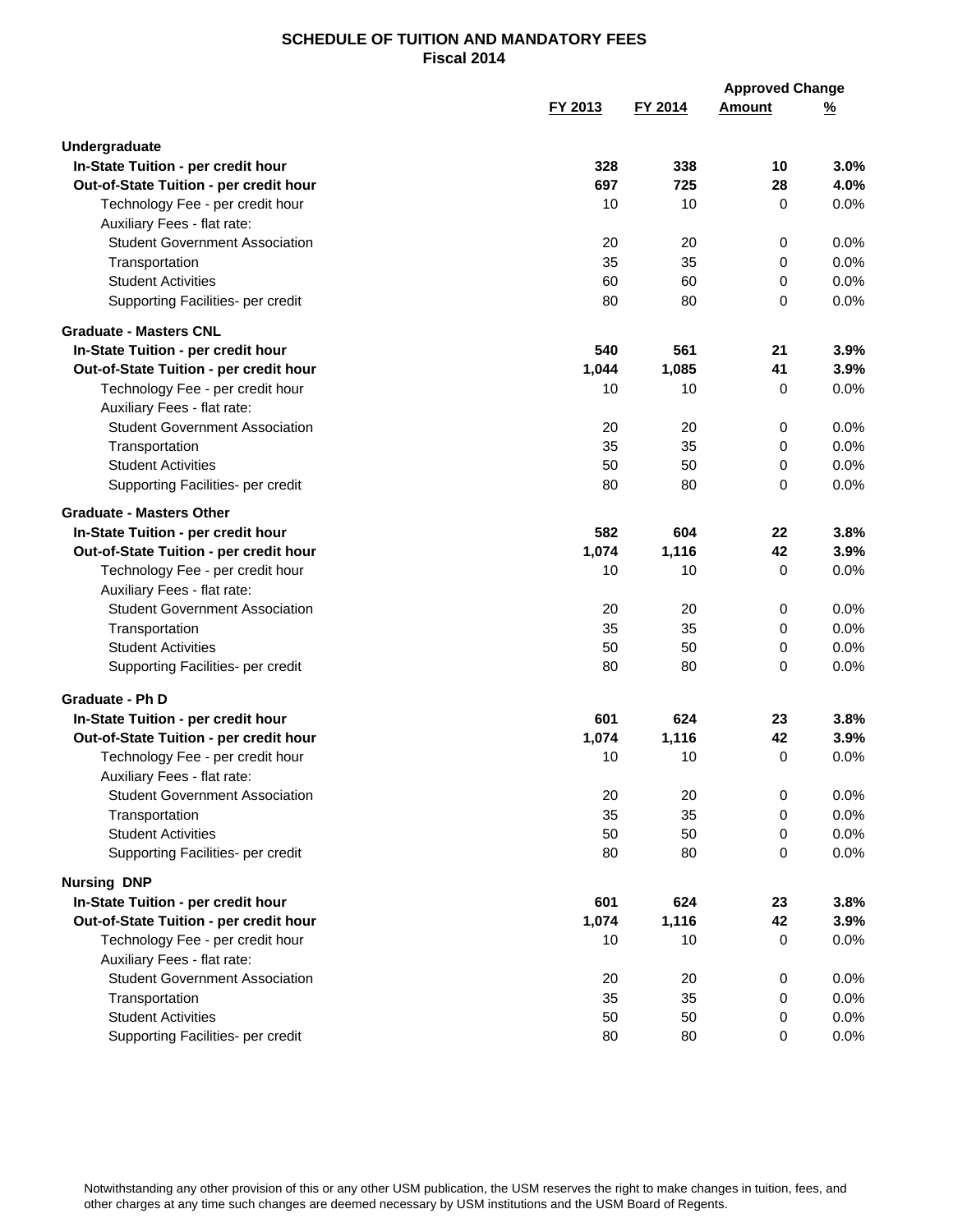|                                                 |         |         | <b>Approved Change</b> |               |
|-------------------------------------------------|---------|---------|------------------------|---------------|
|                                                 | FY 2013 | FY 2014 | <b>Amount</b>          | $\frac{9}{6}$ |
| <b>SCHOOL OF PHARMACY</b>                       |         |         |                        |               |
| <b>Pharmacy D Program</b>                       |         |         |                        |               |
| <b>In-State Tuition</b>                         | 18,671  | 19,589  | 918                    | 4.9%          |
| <b>Out-of-State Tuition</b>                     | 34,370  | 35,397  | 1,027                  | 3.0%          |
| <b>Technology Fee</b>                           | 120     | 120     | 0                      | 0.0%          |
| <b>Auxiliary Fees</b>                           |         |         |                        |               |
| <b>Student Government Association</b>           | 20      | 20      | $\mathbf 0$            | 0.0%          |
| Transportation                                  | 35      | 110     | 75                     | 214.3%        |
| <b>Student Activities</b>                       | 67      | 67      | 0                      | 0.0%          |
| <b>Supporting Facilities</b>                    | 1,440   | 1,440   | 0                      | 0.0%          |
| <b>Total In-State School of Pharm D Program</b> | 20,353  | 21,346  | 993                    | 4.9%          |
| Total Out-of-State School of Pharm D Program    | 36,052  | 37,154  | 1,102                  | 3.1%          |
| <b>Graduate - Masters</b>                       |         |         |                        |               |
| In-State Tuition - per credit hour              | 551     | 572     | 21                     | 3.8%          |
| Out-of-State Tuition - per credit hour          | 991     | 1,030   | 39                     | 3.9%          |
| Technology Fee - per credit hour                | 10      | 10      | 0                      | 0.0%          |
| Auxiliary Fees - flat rate:                     |         |         |                        |               |
| <b>Student Government Association</b>           | 20      | 20      | 0                      | 0.0%          |
| Transportation                                  | 35      | 35      | 0                      | 0.0%          |
| <b>Student Activities</b>                       | 46      | 46      | 0                      | 0.0%          |
| Supporting Facilities- per credit               | 80      | 80      | 0                      | 0.0%          |
| Graduate - Ph D                                 |         |         |                        |               |
| In-State Tuition - per credit hour              | 459     | 476     | 17                     | 3.7%          |
| Out-of-State Tuition - per credit hour          | 809     | 840     | 31                     | 3.8%          |
| Technology Fee - per credit hour                | 10      | 10      | 0                      | 0.0%          |
| Auxiliary Fees - flat rate:                     |         |         |                        |               |
| <b>Student Government Association</b>           | 20      | 20      | 0                      | 0.0%          |
| Transportation                                  | 35      | 35      | 0                      | 0.0%          |
| <b>Student Activities</b>                       | 46      | 46      | 0                      | 0.0%          |
| Supporting Facilities- per credit               | 80      | 80      | 0                      | 0.0%          |
| <b>Non-Traditional/Pharm D</b>                  |         |         |                        |               |
| In-State Tuition - per credit hour              | 728     | 763     | 35                     | 4.8%          |
| Out-of-State Tuition - per credit hour          | 1,172   | 1,207   | 35                     | 3.0%          |
| Technology Fee - per credit hour                | 10      | 10      | 0                      | 0.0%          |
| Auxiliary Fees - flat rate:                     |         |         |                        |               |
| <b>Student Government Association</b>           | 20      | 20      | 0                      | 0.0%          |
| Transportation                                  | 35      | 35      | 0                      | 0.0%          |
| <b>Student Activities</b>                       | 67      | 67      | 0                      | 0.0%          |
| Supporting Facilities- per credit               | 80      | 80      | 0                      | 0.0%          |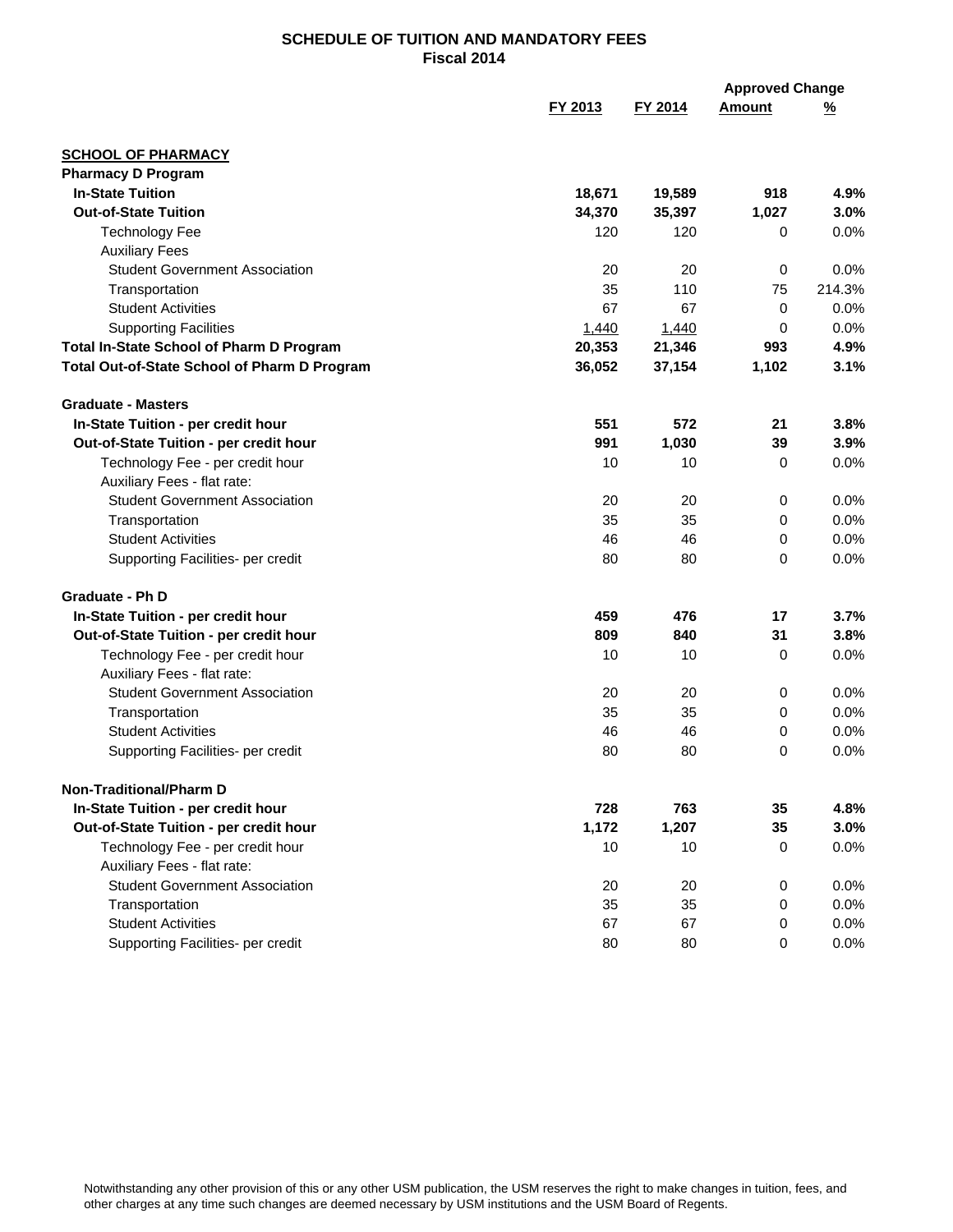|                                                 | FY 2013 | FY 2014 | <b>Approved Change</b><br><b>Amount</b> | $\frac{9}{6}$ |
|-------------------------------------------------|---------|---------|-----------------------------------------|---------------|
|                                                 |         |         |                                         |               |
| <b>SCHOOL OF SOCIAL WORK</b>                    |         |         |                                         |               |
| <b>Master's Programs</b>                        |         |         |                                         |               |
| <b>In-State Tuition</b>                         | 11,251  | 11,695  | 444                                     | 3.9%          |
| <b>Out-of-State Tuition</b>                     | 24,667  | 25,648  | 981                                     | 4.0%          |
| <b>Technology Fee</b>                           | 120     | 120     | 0                                       | 0.0%          |
| <b>Auxiliary Fees:</b>                          |         |         |                                         |               |
| <b>Student Government Association</b>           | 20      | 20      | 0                                       | 0.0%          |
| Transportation                                  | 35      | 110     | 75                                      | 214.3%        |
| <b>Student Activities</b>                       | 63      | 63      | $\mathbf 0$                             | 0.0%          |
| <b>Supporting Facilities</b>                    | 1,440   | 1,440   | $\overline{0}$                          | 0.0%          |
| <b>Total In-State School of Social Work</b>     | 12,929  | 13,448  | 519                                     | 4.0%          |
| <b>Total Out-of-State School of Social Work</b> | 26,345  | 27,401  | 1,056                                   | 4.0%          |
| <b>Masters</b>                                  |         |         |                                         |               |
| In-State Tuition - per credit hour              | 556     | 577     | 21                                      | 3.8%          |
| Out-of-State Tuition - per credit hour          | 1,000   | 1,039   | 39                                      | 3.9%          |
| Technology Fee - per credit hour                | 10      | 10      | $\mathbf 0$                             | 0.0%          |
| Auxiliary Fees - flat rate:                     |         |         |                                         |               |
| <b>Student Government Association</b>           | 20      | 20      | $\pmb{0}$                               | 0.0%          |
| Transportation                                  | 35      | 35      | 0                                       | 0.0%          |
| <b>Student Activities</b>                       | 46      | 46      | 0                                       | 0.0%          |
| <b>Summer Supporting Facilities</b>             | 72      | 72      | $\mathbf 0$                             | 0.0%          |
| Supporting Facilities- per credit               | 80      | 80      | $\Omega$                                | 0.0%          |
| <b>PhD</b>                                      |         |         |                                         |               |
| In-State Tuition - per credit hour              | 463     | 480     | 17                                      | 3.7%          |
| Out-of-State Tuition - per credit hour          | 816     | 848     | 32                                      | 3.9%          |
| Technology Fee - per credit hour                | 10      | 10      | 0                                       | 0.0%          |
| Auxiliary Fees - flat rate:                     |         |         |                                         |               |
| <b>Student Government Association</b>           | 20      | 20      | 0                                       | 0.0%          |
| Transportation                                  | 35      | 35      | 0                                       | 0.0%          |
| <b>Student Activities</b>                       | 46      | 46      | 0                                       | 0.0%          |
| <b>Summer Supporting Facilities</b>             | 72      | 72      | 0                                       | 0.0%          |
| Supporting Facilities- per credit               | 80      | 80      | $\Omega$                                | 0.0%          |